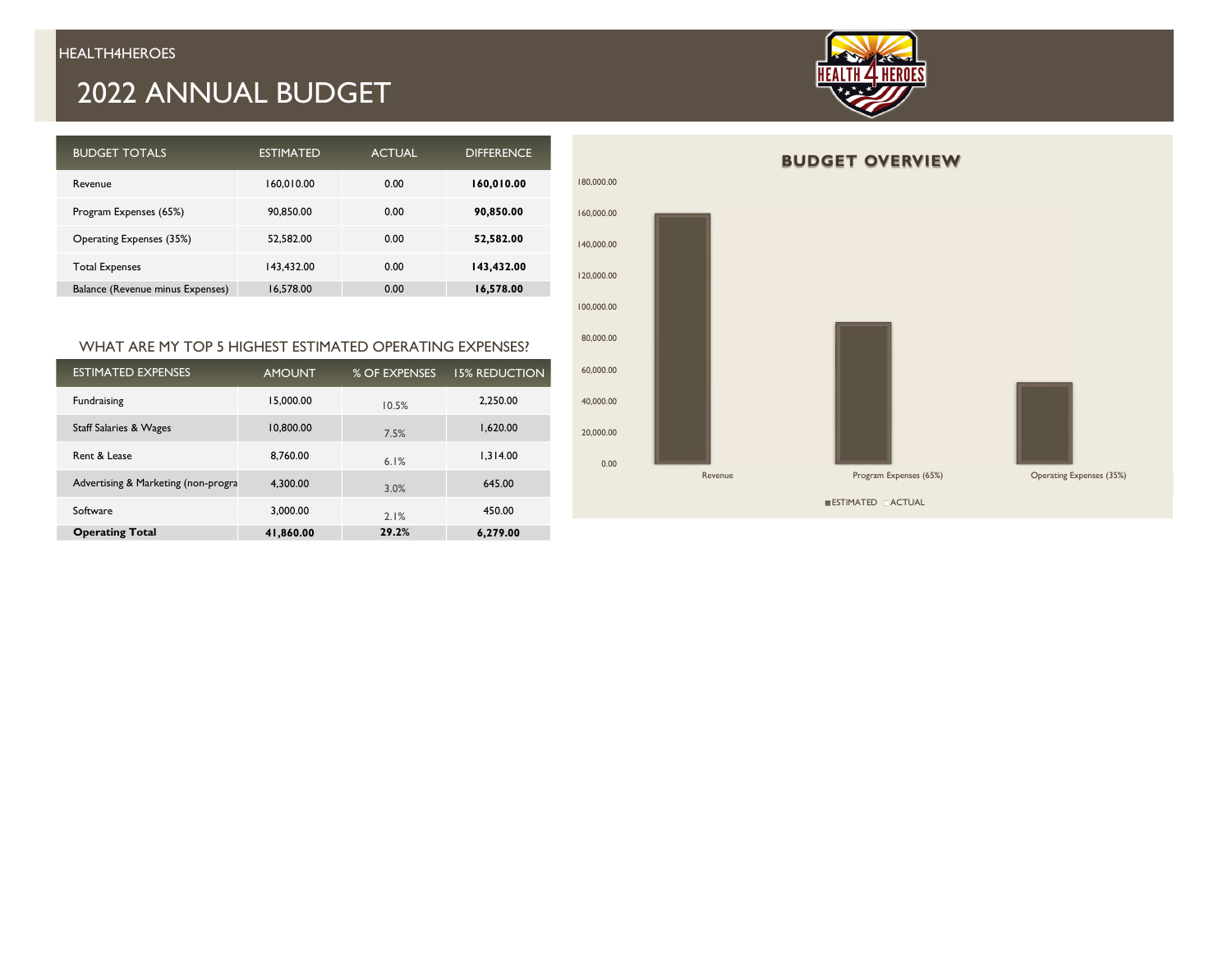## HEALTH4HEROES 2022 ANNUAL BUDGET

| <b>ITEM</b>    | <b>REVENUE</b>              | <b>ESTIMATED</b> | OI Actual | Q2 Actual | Q3 Actual | Q4 Actual | <b>TOTAL ACTUAL</b> | <b>DIFFERENCE</b> |
|----------------|-----------------------------|------------------|-----------|-----------|-----------|-----------|---------------------|-------------------|
|                | Donations - Individual      | 5,000.00         |           |           |           |           | 0.00                | (5,000.00)        |
| $\overline{2}$ | Donations - Corporate       | 5,000.00         |           |           |           |           | 0.00                | (5,000.00)        |
| 3              | <b>Fundraising Events</b>   | 115,000.00       |           |           |           |           | 0.00                | (115,000.00)      |
| $\overline{4}$ | Grants                      | 30,000.00        |           |           |           |           | 0.00                | (30,000.00)       |
| 5              | Fee for Service             | 3,500.00         |           |           |           |           | 0.00                | (3,500.00)        |
| 6              | Merchandise Sales           | 1,500.00         |           |           |           |           | 0.00                | (1,500.00)        |
|                | Investment Income/Dividends | 10.00            |           |           |           |           | 0.00                | (10.00)           |
|                | <b>Total Revenue</b>        | 160,010.00       |           |           |           |           | 0.00                | (160, 010.00)     |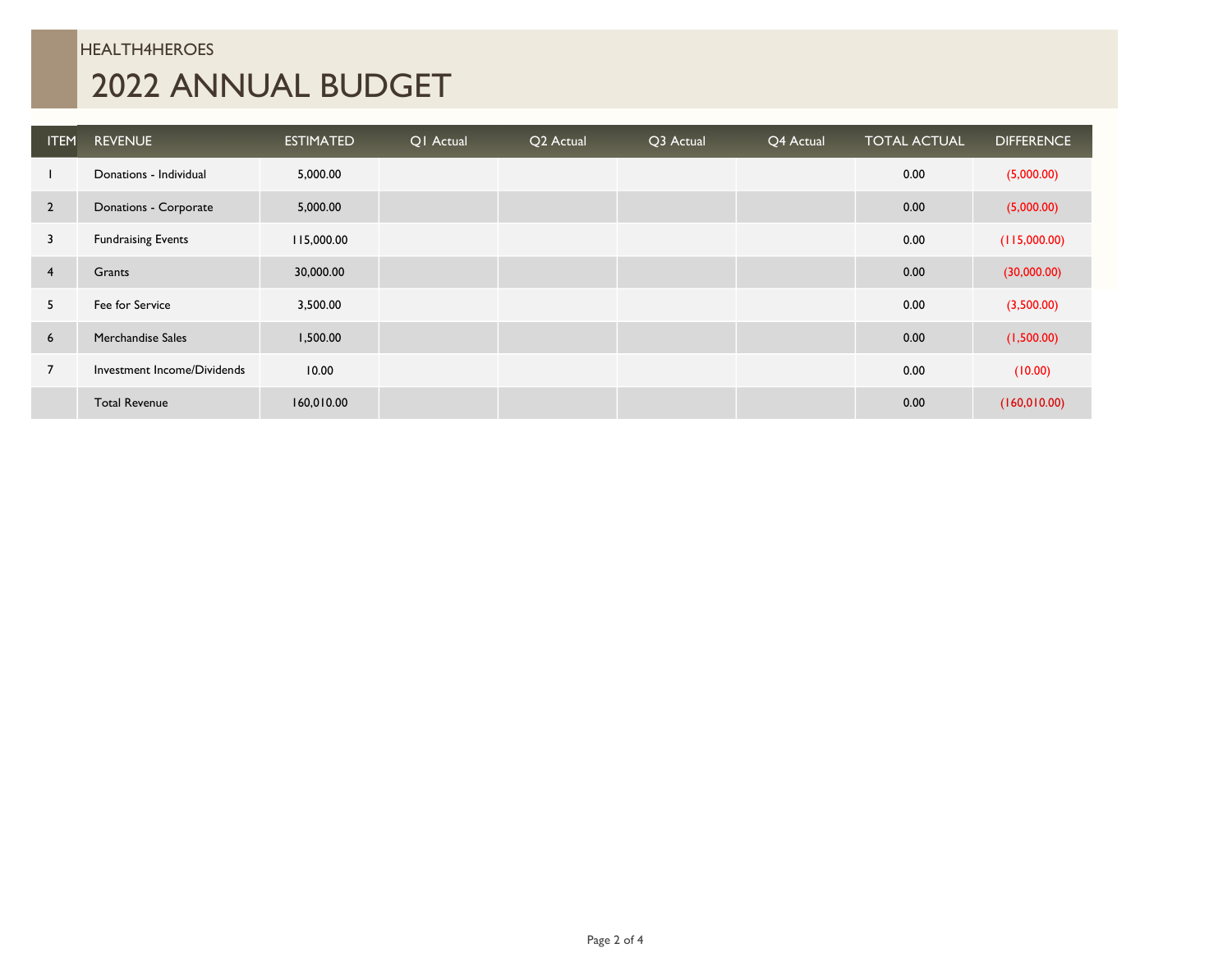#### HELATH4HEROES

# 2022 ANNUAL BUDGET

| <b>ITEM</b>    | <b>PROGRAM EXPENSES</b>        | <b>ESTIMATED</b> | Q1 Actual | Q2 Actual | Q3 Actual | Q4 Actual | <b>TOTAL ACTUAL</b> | <b>DIFFERENCE</b> |
|----------------|--------------------------------|------------------|-----------|-----------|-----------|-----------|---------------------|-------------------|
|                | <b>COMMUNITY</b>               | 15,000.00        |           |           |           |           | 0.00                | 15,000.00         |
| $\overline{2}$ | <b>CONNECTION</b>              | 10,000.00        |           |           |           |           | 0.00                | 10,000.00         |
|                | <b>EDUCATION</b>               | 60,000.00        |           |           |           |           | 0.00                | 60,000.00         |
| 4              | Program Marketing & Advertisin | 5,000.00         |           |           |           |           | 0.00                | 5,000.00          |
| 5              | Insurance - General Liability  | 850.00           |           |           |           |           | 0.00                | 850.00            |
|                | <b>Total Program Expenses</b>  | 90,850.00        |           |           |           |           | 0.00                | 90,850.00         |